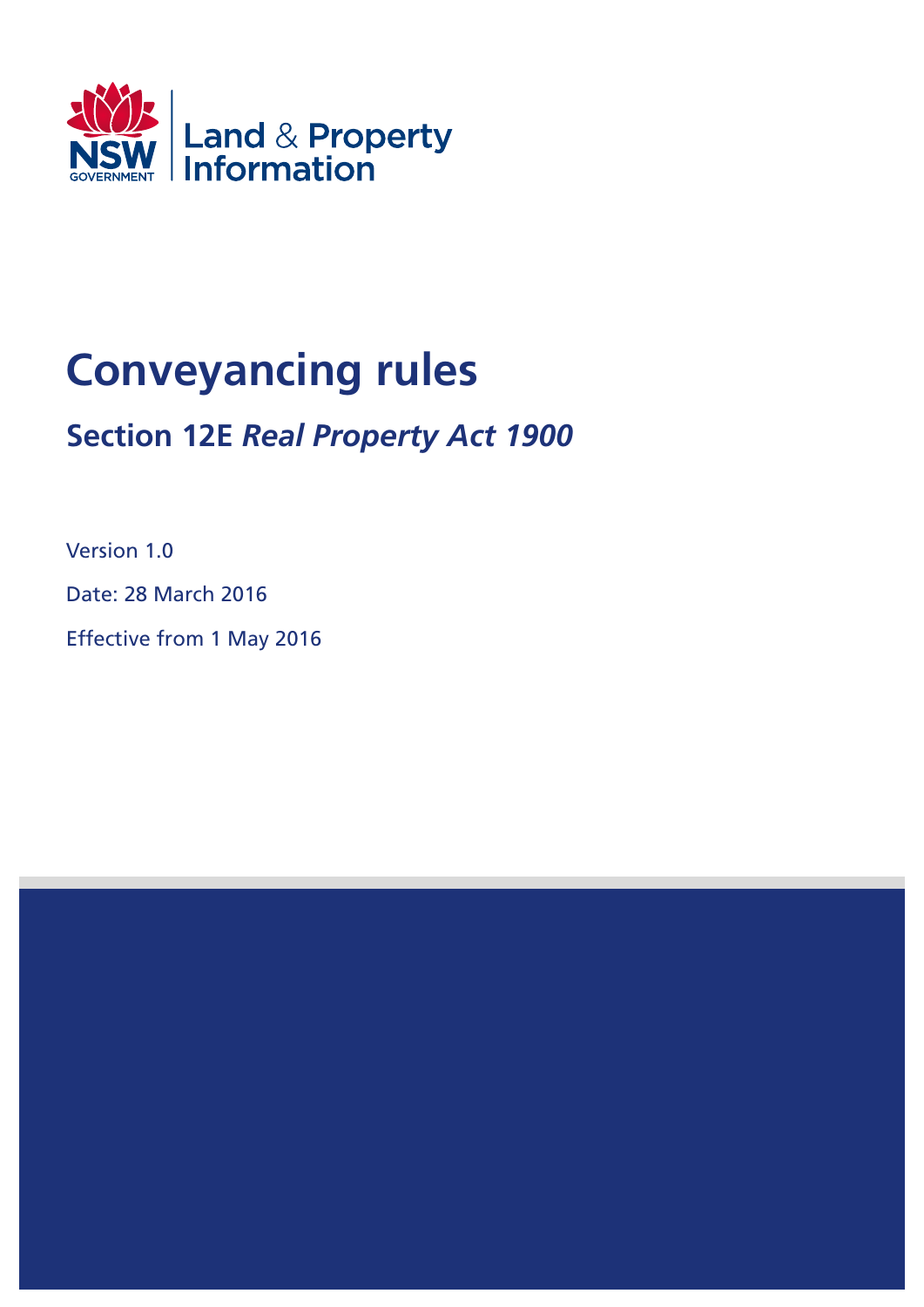Title: Conveyancing Rules, Section 12E *Real Property Act 1900*

Land and Property Information

1 Prince Albert Road

Sydney NSW 2700

1300 052 637 - cost of local call Australia wide

61 2 9228 6666 - international

[EConveyancing@lpi.nsw.gov.au](mailto:EConveyancing%40lpi.nsw.gov.au?subject=)

<www.lpi.nsw.gov.au>

## **Copyright**

© Crown in right of New South Wales through Land and Property Information 2016.



This copyright work is licensed under a Creative Commons Australia Attribution 4.0 licence, <http://creativecommons.org/licenses/by-nd/4.0/>

### **Disclaimer**

This information is correct at the date of publication; changes after the time of publication may impact upon the accuracy of the material.

Any enquiries relating to this publication may be addressed to Land and Property Information

[EConveyancing@lpi.nsw.gov.au](mailto:EConveyancing%40lpi.nsw.gov.au?subject=)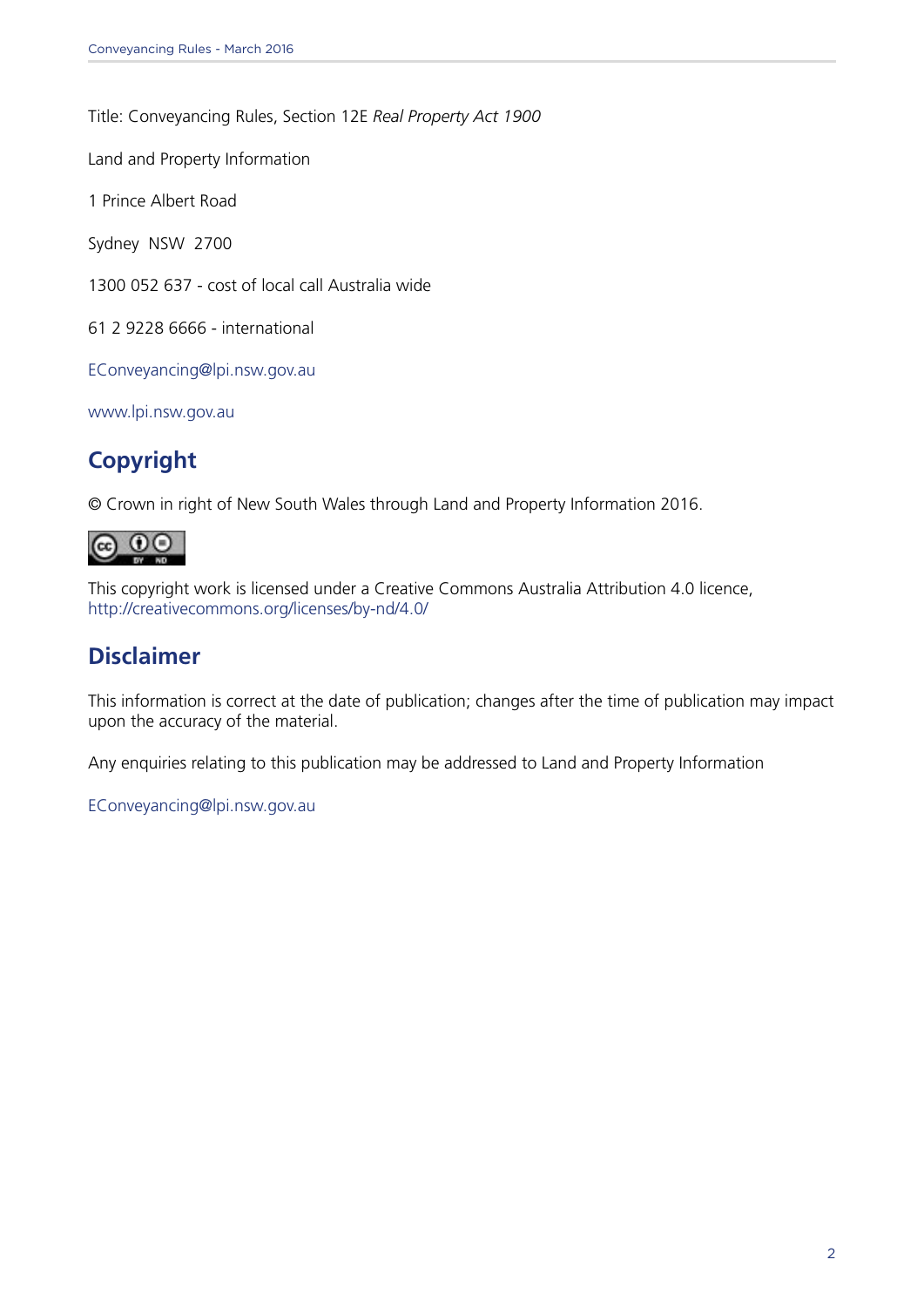## *Real Property Act 1900*

## **Section 12E**

These Conveyancing Rules are made in NSW pursuant to section 12E of the *Real Property Act 1900* and will come into effect on and from 1 May 2016.

rey

Des Mooney **Registrar General 28 March 2016**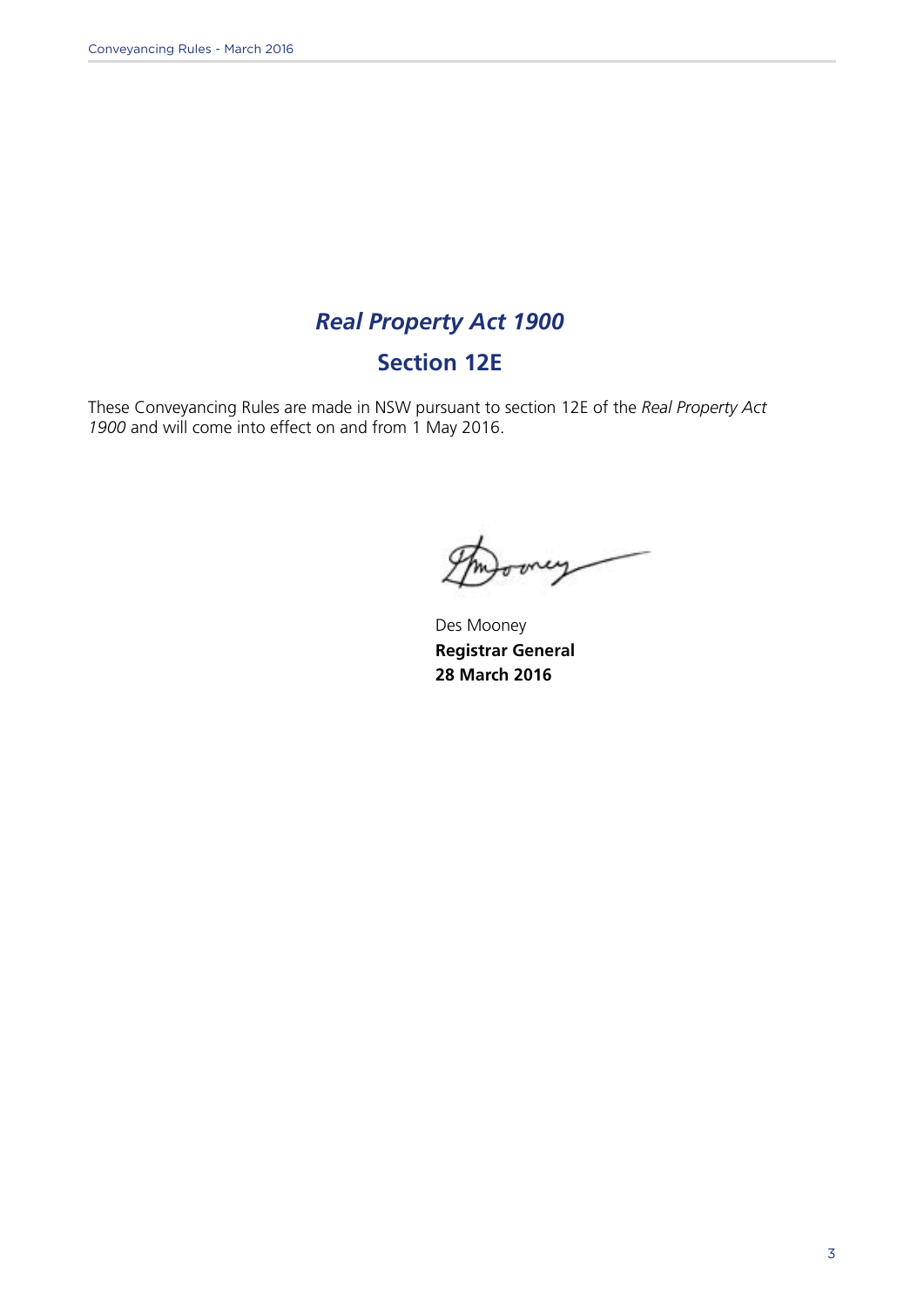## **Table of contents**

| 1. | Preliminary                                                                         | 5  |
|----|-------------------------------------------------------------------------------------|----|
| 2. | Commencement                                                                        | 5  |
|    | 3. Definitions and Interpretation                                                   | 5  |
|    | 4. Verification of Identity and Authority - Representatives in Paper Conveyancing 8 |    |
| 5. | <b>Supporting Evidence</b>                                                          | 10 |
| 6. | Certifications                                                                      | 11 |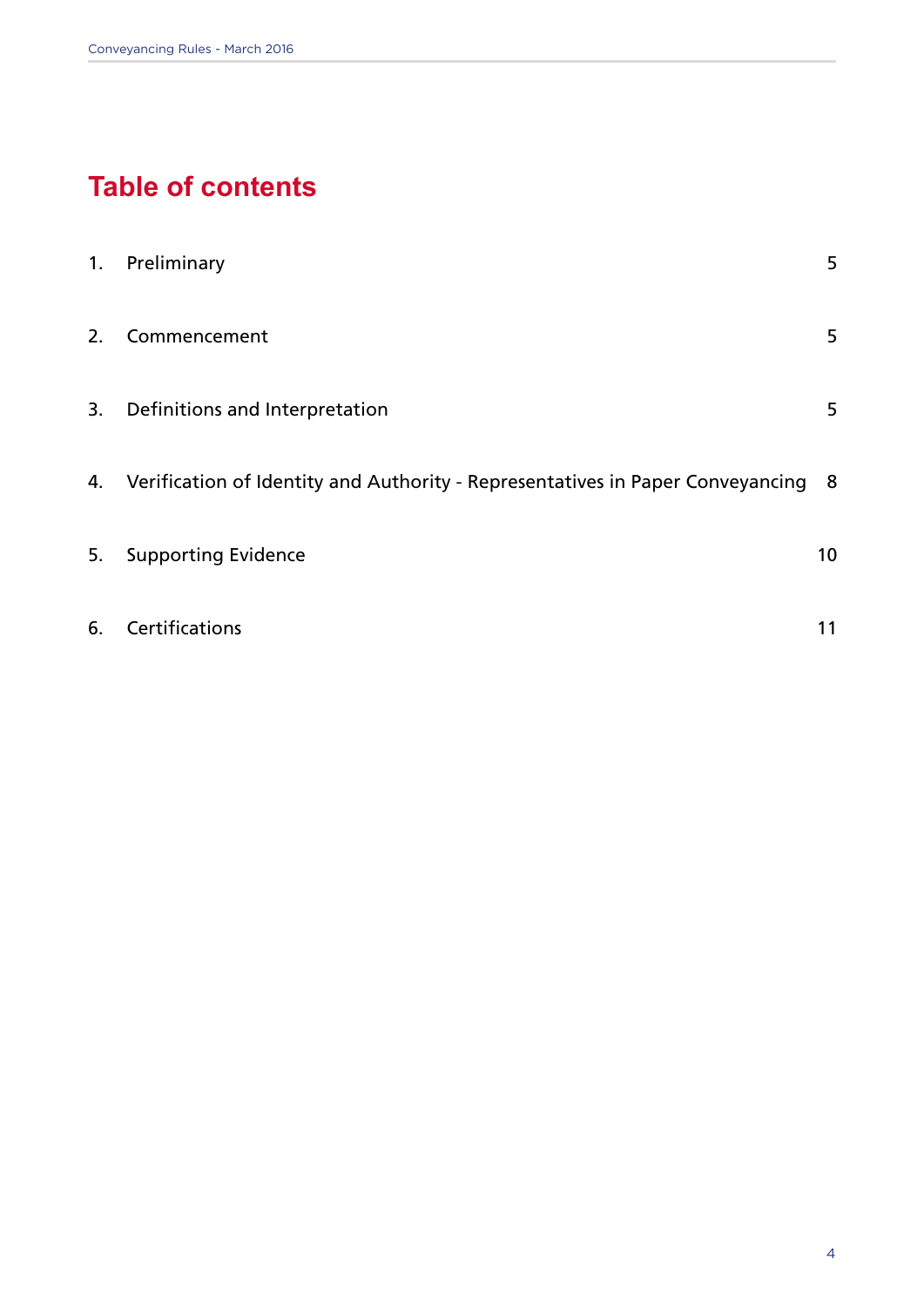## **Conveyancing Rules**

## **1. Preliminary**

These Conveyancing Rules are made by the Registrar General pursuant to section 12E of the *Real Property Act 1900* and may be referred to as the Conveyancing Rules.

### **2. Commencement**

These Conveyancing Rules come into force on and from 1 May 2016. Individual Rules take effect from the dates specified in the Rule.

## **3. Definitions and Interpretation**

#### **3.1 Definitions**

3.1.1 In these Conveyancing Rules capitalised terms have the meanings set out below:

 **ADI** means authorised deposit-taking institution as defined in the *Banking Act 1959 (Cth).* 

**Australian Credit Licence** has the meaning given to it in the *National Consumer Credit Protection Act 2009 (Cth).*

 **Australian Legal Practitioner** has the meaning given to it in the Legal Profession Uniform Law (NSW).

**Business Day** has the meaning given to it in the ECNL.

**Client** means a person who has or persons who have appointed an Australian Legal Practitioner, a Law Practice or a Licensed Conveyancer as their Representative.

**Client Agent** means a person authorised to act as the Client's agent but does not include a person acting solely as the Client's Representative.

**Conveyancing Transaction** has the meaning given to it in the ECNL.

**Document** has the meaning given to it in the ECNL.

**Duty Authority** means the Chief Commissioner of State Revenue of NSW.

**ECNL** means the Electronic Conveyancing National Law (NSW).

**ELN** or **Electronic Lodgment Network** has the meaning given to it in the ECNL (NSW).

**Identifier Declaration** means the declaration set out in Verification of Identity Standard paragraph 4 (within Schedule 8 of the Participation Rules).

**Identity Agent** means a person who is an agent of a Representative and who:

- (a) a Representative reasonably believes is reputable, competent and insured in compliance with Insurance Rule 2; and
- (b) is authorised by a Representative to conduct verification of identity on behalf of the Representative or mortgagee in accordance with the Verification of Identity Standard.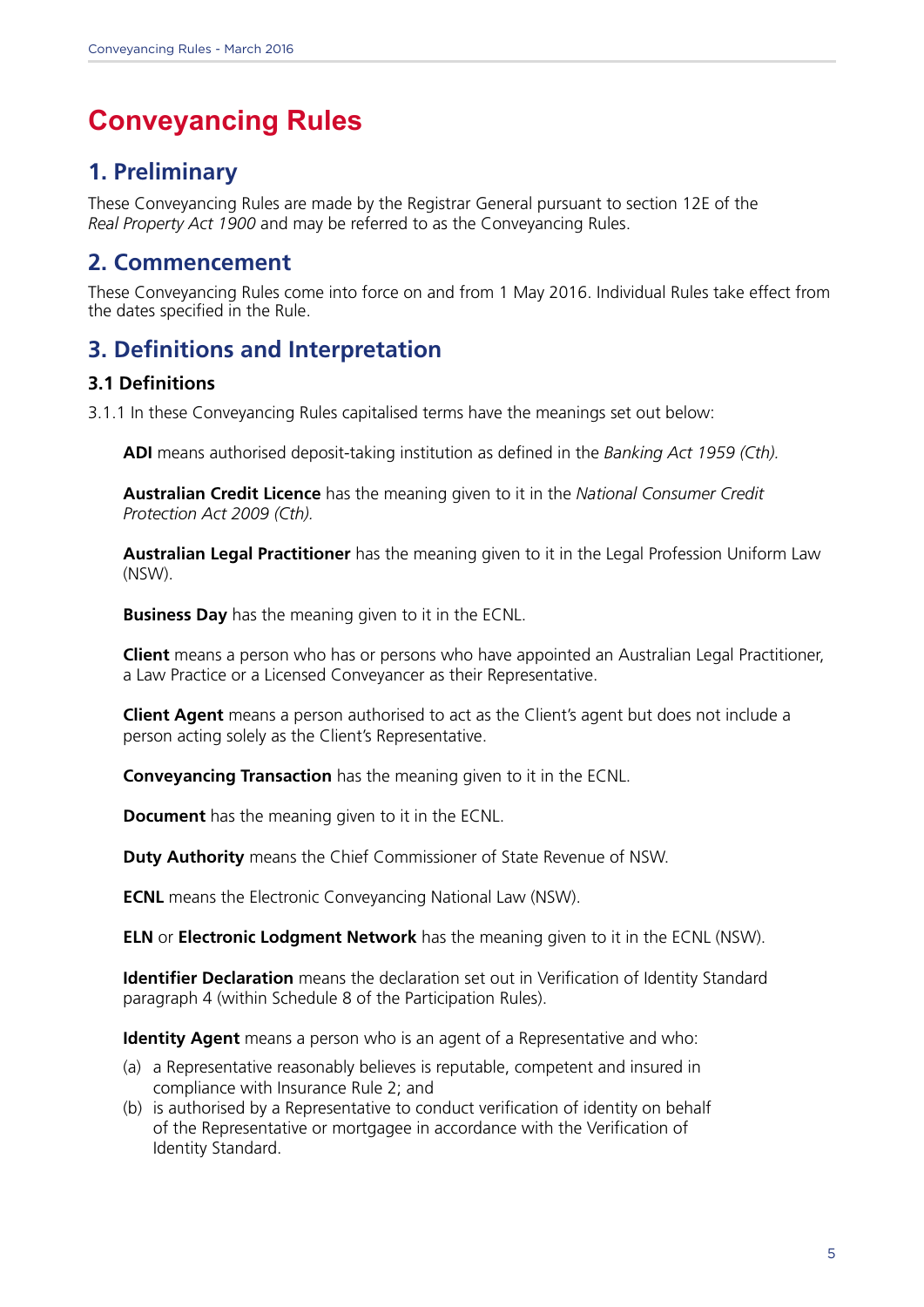**Identity Agent Certification** means the certification set out in Schedule 9 of the Participation Rules.

**Identity Declarant** means a person providing an Identifier Declaration.

 **Identity Verifier** means the person conducting a verification of identity in accordance with the Verification of Identity Standard.

**Insurance Rules** means the Rules set out in Schedule 6 of the Participation Rules.

**Law Practice** has the meaning given to it in the Legal Profession Uniform Law (NSW).

 **Licensed Conveyancer** means a person licensed or registered under the *Conveyancers Licencing Act 2003.*

**NCCP Act** means the *National Consumer Credit Protection Act 2009 (Cth).*

**National Credit Code** has the meaning given to it in the NCCP Act.

**Participation Agreement** has the meaning given to it in the ECNL.

 **Participation Rules** means the participation rules determined under the Electronic Conveyancing National Law (NSW).

Party means each person who is a party to an instrument, but does not include a Representative or an agent.

**Person Being Identified** means any of the persons required to be identified under Rule 4.1.2.

**RPA** means the *Real Property Act 1900.* 

 **Representative** means an Australian Legal Practitioner, a Law Practice or a Licensed Conveyancer who acts on behalf of a Client.

 **Verification of Identity Standard** means the standard set out in Schedule 8 of the Participation Rules.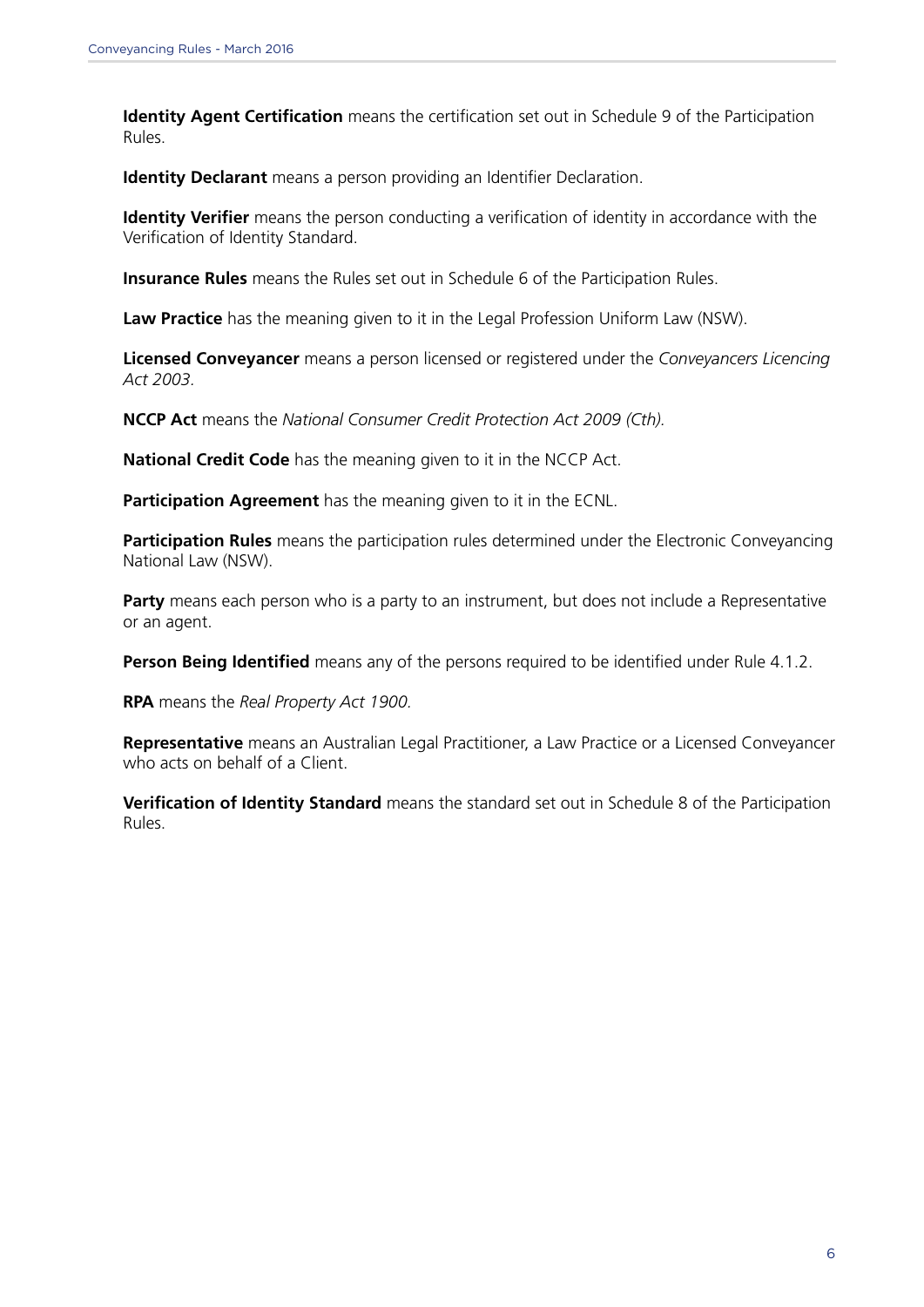## **3.2 Interpretation**

In these Conveyancing Rules, unless a contrary intention is evident:

- 3.2.1 A reference to these Conveyancing Rules is a reference to these Conveyancing Rules as amended, varied or substituted from time to time.
- 3.2.2 A reference to any legislation or to any provision of any legislation includes:
	- (a) all legislation, regulations, proclamations, ordinances, by-laws and instruments issued under that legislation or provision; and
	- (b) any modification, consolidation, amendment, re-enactment or substitution of that legislation or provision.
- 3.2.3 A word importing:
	- (a) the singular includes the plural; and
	- (b) the plural includes the singular; and
	- (c) a gender includes every other gender.
- 3.2.4 A reference to a party includes that party's administrators, successors and permitted assigns.
- 3.2.5 If any act pursuant to these Conveyancing Rules would otherwise be required to be done on a day which is not a Business Day then that act may be done on the next Business Day, and when an action is required by a party within a specified period of Business Days, the period will be deemed to commence on the Business Day immediately following the day on which the obligation is incurred.
- 3.2.6 Where a word or phrase is given a defined meaning, any other part of speech or grammatical form in respect of that word or phrase has a corresponding meaning.
- 3.2.7 A reference to two or more persons is a reference to those persons jointly and severally.
- 3.2.8 A reference to a Rule or schedule is a reference to a Rule of, or a schedule to, these Conveyancing Rules.
- 3.2.9 A reference to a Rule includes a reference to all of its sub-requirements.
- 3.2.10 Where general words are associated with specific words which define a class, the general words are not limited by reference to that class.
- 3.2.11 Notes included in these Conveyancing Rules do not form part of the Rules.
- 3.2.12 The word 'or' is not exclusive.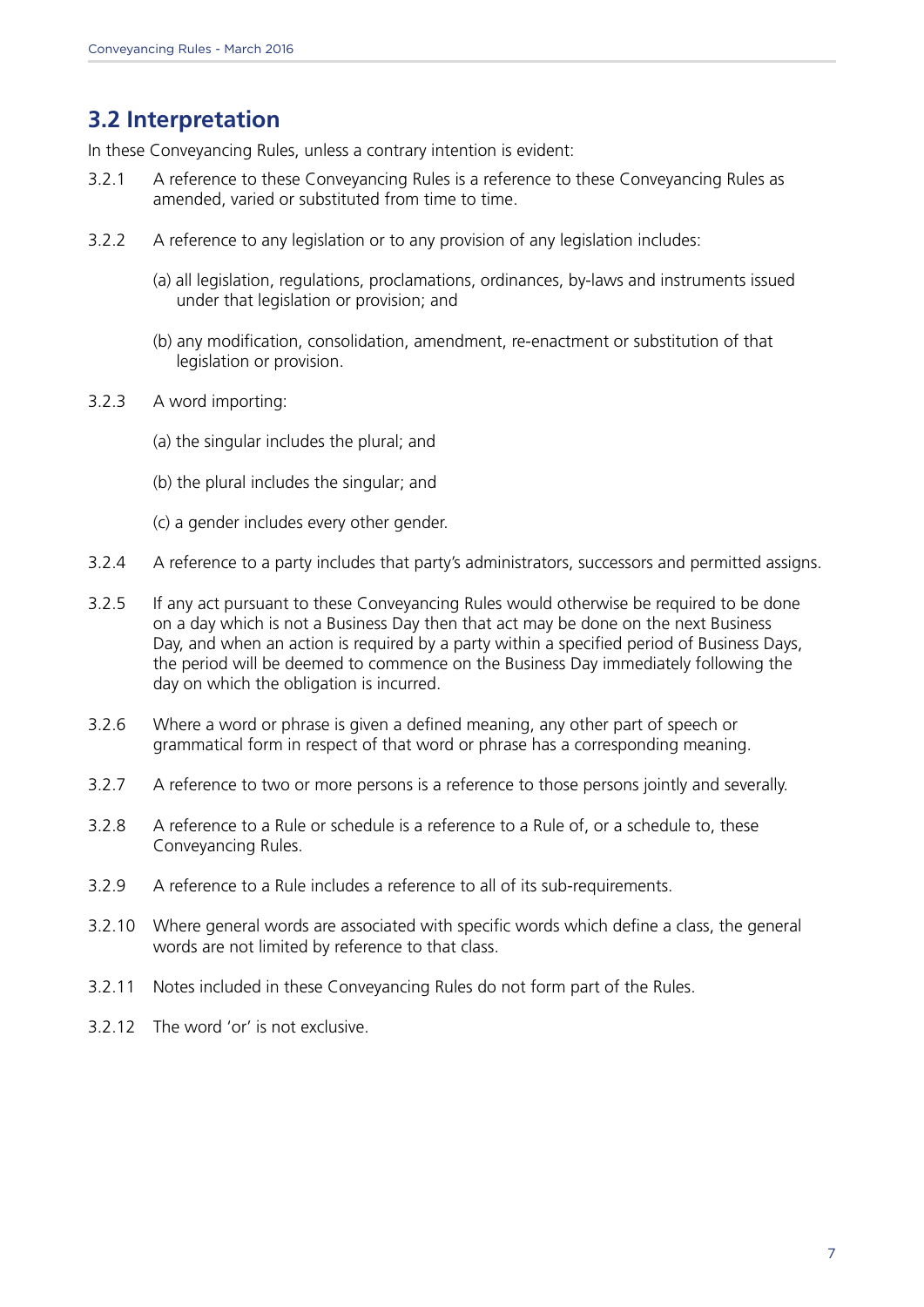## **4. Verification of Identity and Authority - Representatives in Paper Conveyancing**

These Conveyancing Rules are made by the Registrar General pursuant to section 12E of the *Real Property Act 1900* and may be referred to as the Conveyancing Rules.

#### *Real Property Act 1900* **Section 12E(1)**

#### **(1) Making of conveyancing rules**

The Registrar-General may from time to time determine, in writing, rules for or with respect to the preparation and lodgment otherwise than electronically of paper documents to give effect to conveyancing transactions (the conveyancing rules), including rules for or with respect to the following:

- (a) the verification of identity and authority, including:
	- (i) the standards to which identity and authority are to be verified, and
	- (ii) the classes of persons in respect of whom identity and authority are to be verified, and
	- (iii) the classes of paper documents in relation to which verification of identity and authority requirements apply, and
	- (iv) the classes of persons who can undertake verification of identity and authority, and
	- (v) any supporting evidence and retention requirements.

#### **4.1 Verification of Identity**

- 4.1.1 This Rule takes effect on 1 May 2016. However, the Registrar General is allowing a transition period of 3 months with full compliance required on and from 1 August 2016. Nothing in this Rule shall be taken to detract from any professional responsibility or due diligence requirement applying to Representatives with respect to Clients or others.
- 4.1.2 A Representative must take reasonable steps to verify the identity of:
	- (a) Clients: each Client or each of their Client Agents; and
	- (b) persons to whom certificates of title are provided:
		- (i) any Client or Client Agent, prior to a Representative giving a certificate of title to that Client or Client Agent; and
		- (ii) where a Representative acts for a mortgagee, any existing mortgagor, former mortgagor or their agent, prior to the Representative giving a certificate of title to that existing mortgagor, former mortgagor or their agent.
- 4.1.3 For the purposes of complying with Conveyancing Rule 4.1.2, a Representative can either:
	- (a) apply the Verification of Identity Standard; or
	- (b) verify the identity of a person in some other way that constitutes the taking of reasonable steps.

Subject to Conveyancing Rule 4.1.4 the Verification of Identity Standard can be applied by a Representative, its Identity Agent, or by both in combination.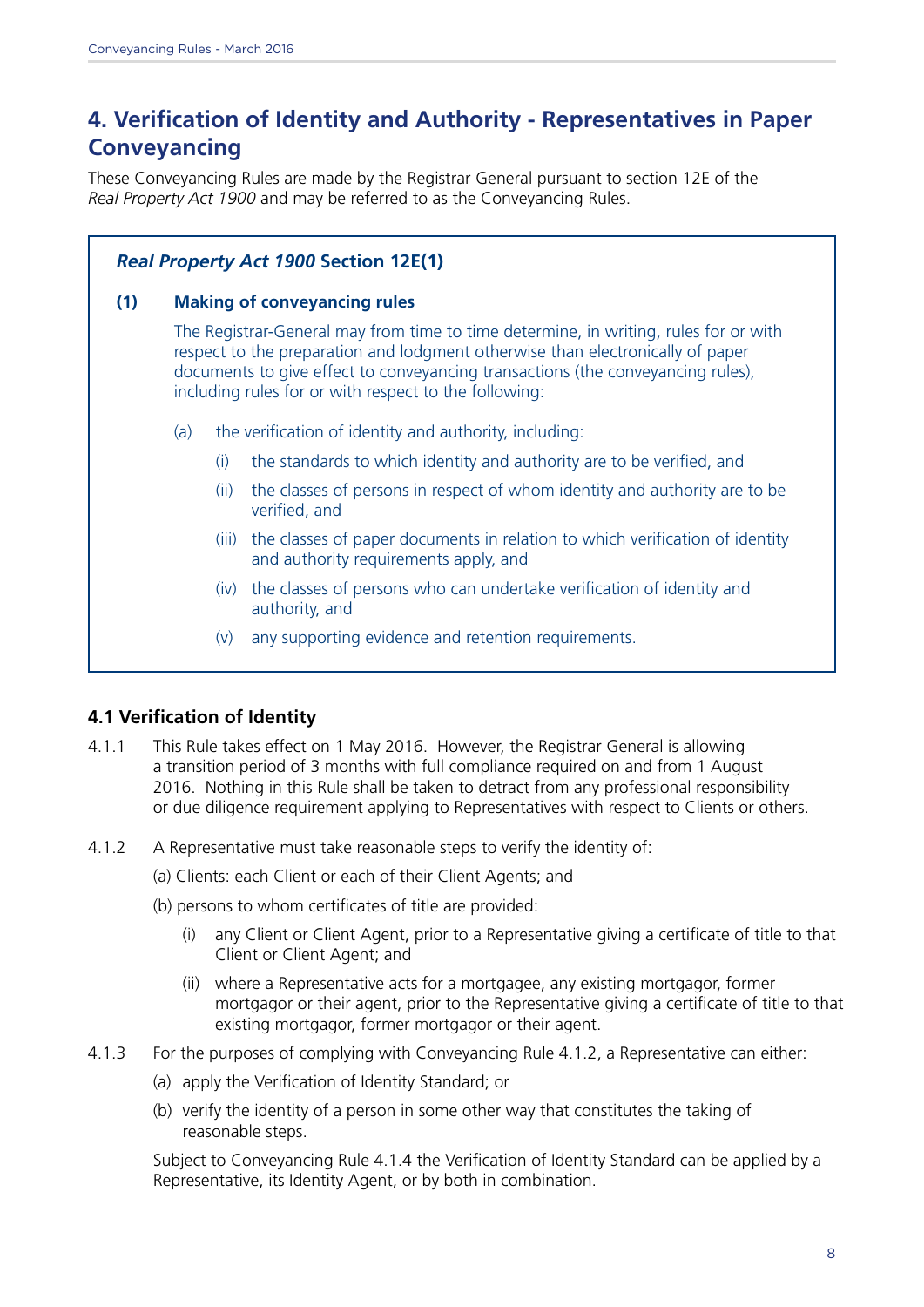- 4.1.4 A Representative must undertake further steps to verify the identity of a Person Being Identified and/or any Identity Declarant where:
	- (a) the Representative knows or ought reasonably to know that:
		- (i) any identity Document produced by the Person Being Identified and/or any Identity Declarant is not genuine; or
		- (ii) any photograph on an identity Document produced by the Person Being Identified and/or any Identity Declarant is not a reasonable likeness of the Person Being Identified or the Identity Declarant; or
		- (iii) the Person Being Identified and/or any Identity Declarant does not appear to be the person to whom the identity Document(s) relate; or
	- (b) it would otherwise be reasonable to do so.
- 4.1.5 A Representative need not re-verify the identity of the Person Being Identified if:
	- (a) the Representative complied with Conveyancing Rules 4.1.2, or with the corresponding Participation Rule 6.5.1, within the previous 2 years; and
	- b) the Representative takes reasonable steps to ensure that it is dealing with the Person Being Identified.

#### **4.2 If the Verification of Identity Standard is used:**

- (a) a Representative, may use an Identity Agent; and
- (b) where an Identity Agent is used, the Representative must direct the Identity Agent to use the Verification of Identity Standard; and
- (c) the Identity Verifier must be the:
	- (i) Representative and/or the Representative's Identity Agent; or
	- (ii) where a Representative represents a mortgagee, that mortgagee and/or that mortgagee's Identity Agent; or
- (d) the Representative must receive from any Identity Agent:
	- (i) copies of the Documents produced to verify the identity of the Person Being Identified and/or any Identity Declarant signed, dated and endorsed as a true copy of the original by the Identity Agent; and
	- (ii) an Identity Agent Certification.

NOTE: For advice and assistance on verifying the identity of a transacting party in a conveyancing transaction, including advice on using an Australian Embassy/High Commission/Consulate to verify the identity of an Australian or foreign national overseas, in accordance with this Rule (and Version 3 Model Participation Rules) see ARNECC MPR Guidance Note 2 - Verification of Identity at:

[www.arnecc.gov.au/publications/mpr\\_guidance\\_notes](www.arnecc.gov.au/publications/mpr_guidance_notes)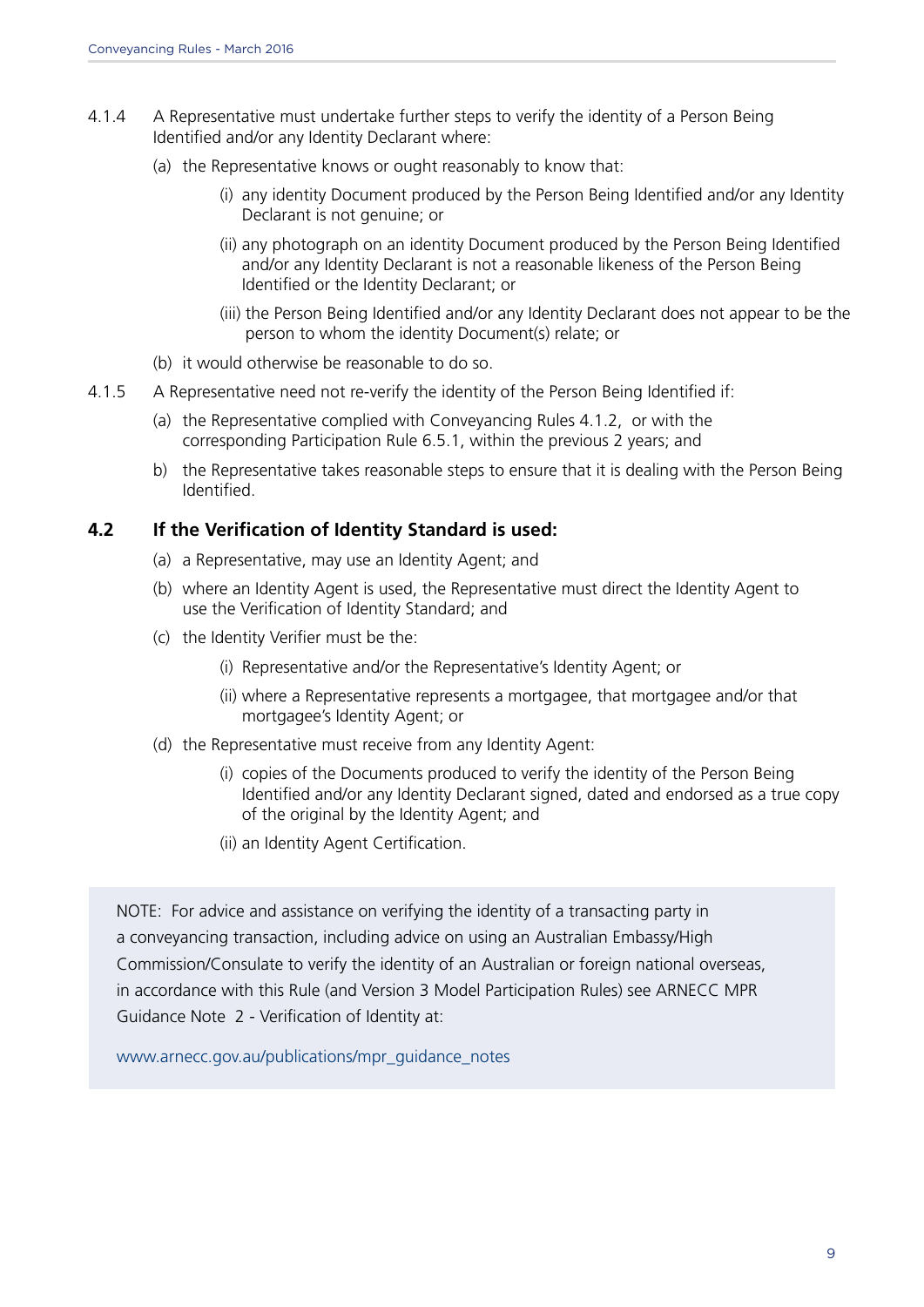#### **4.3 Authority (Right to Deal)**

- 4.3.1 This Rule takes effect on 1 May 2016. However, the Registrar General is allowing a transition period of 3 months with full compliance required on and from 1 August 2016. Nothing in this Rule shall be taken to detract from any professional responsibility or due diligence requirement applying to Representatives with respect to Clients or others.
- 4.3.2 For each Conveyancing Transaction a Representative must take reasonable steps to verify that its Client is a legal person and has the right to enter into the Conveyancing Transaction.
- 4.3.3 A mortgagee, or a Representative of a mortgagee, must, for each mortgage, variation of mortgage or transfer of mortgage, take reasonable steps to verify that the mortgagor is a legal person and has the right to enter into the mortgage.

NOTE: For advice and assistance on determining the right of a transacting party to enter into a conveyancing transaction in accordance with this Rule (and the Version 3 Model Participation Rules) see ARNECC MPR Guidance Note 4 - Right to Deal at:

[www.arnecc.gov.au/publications/mpr\\_guidance\\_notes](www.arnecc.gov.au/publications/mpr_guidance_notes)

### **5. Supporting Evidence**

#### *Real Property Act 1900* **Section 12E (1***)*

#### **12E Making of conveyancing rules**

- (1) The Registrar-General may from time to time determine, in writing, rules for or with respect to the preparation and lodgment otherwise than electronically of paper documents to give effect to conveyancing transactions (the conveyancing rules), including rules for or with respect to the following:
- (d) the retention of documents supporting or authenticating paper documents generally, including periods of retention.
- 5.1 This Rule takes effect on 1 August 2016.
- 5.2 A Representative or, where there is no Representative, a Party must retain the evidence supporting the dealing for at least seven years from the date of lodgment of the dealing that is registered or recorded including any evidence supporting verification of a Party's identity.

NOTE: For advice and assistance on retaining evidence to support conveyancing transactions in accordance with Rule (and the Version 3 Model Participation Rules) see ARNECC MPR Guidance Note 5 - Retention of Evidence at:

[www.arnecc.gov.au/publications/mpr\\_guidance\\_notes](www.arnecc.gov.au/publications/mpr_guidance_notes)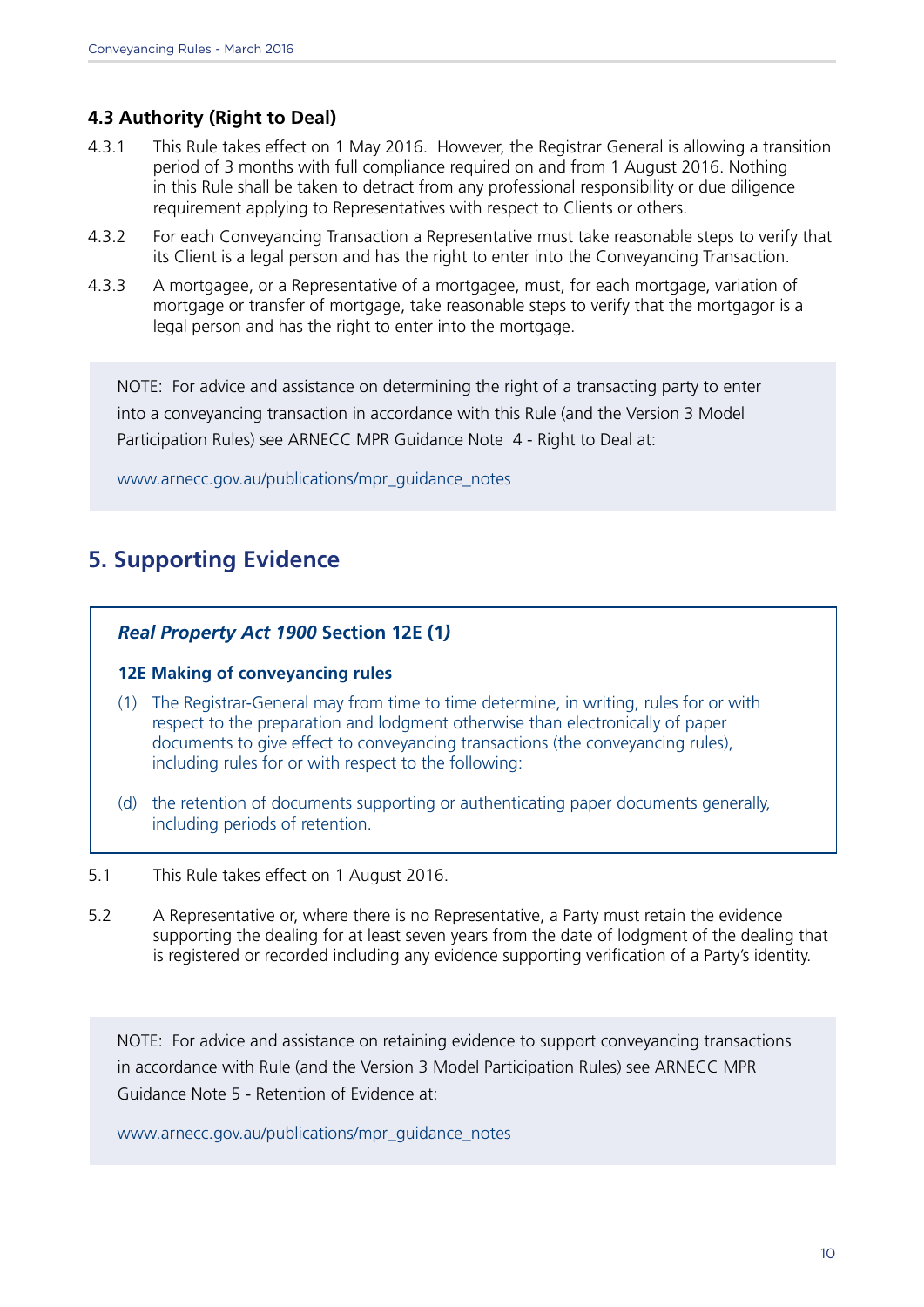## **6. Certifications**

#### *Real Property Act 1900 Sections 12E (1) (c) and 117 (1) (b)*

#### **12E Making of conveyancing rules**

- (1) The Registrar-General may from time to time determine, in writing, rules for or with respect to the preparation and lodgment otherwise than electronically of paper documents to give effect to conveyancing transactions (the conveyancing rules), including rules for or with respect to the following:
- (c) matters to be certified, or relating to the certification of matters, for the purposes of paper documents, including:
	- (i) the form of certifications, and
	- (ii) the classes of persons who may certify those matters, and
	- (iii) any supporting evidence and retention requirements.

#### **117 Certificate of correctness**

- (1) The Registrar-General may reject, or may refuse to accept or to take any action in relation to, any primary application, dealing, caveat or priority notice unless it is certified:
- (b) if it is lodged in paper form in accordance with the conveyancing rules.

#### **6.1 Certifications on Paper dealings**

- 6.1.1 This Rule takes effect on 1 May 2016.
- 6.1.2 The Registrar General may reject, or may refuse to accept or to take any action in relation to, any primary application, dealing or caveat lodged in paper form unless it bears the following certificates:
	- (a) a certificate (signed by or on behalf of each person by whom the application, dealing or caveat has been executed) to the effect that the application, dealing or caveat is correct for the purposes of the RPA, and
	- (b) a certificate (signed by each witness to the execution of the application, dealing or caveat) to the effect that:
		- (i) the witness is an eligible witness, and
		- (ii) the application, dealing or caveat was executed by the person to whose execution of the application, dealing or caveat the witness is attesting in the presence of the witness.
- 6.1.3 In this section, eligible witness, in relation to the execution of an application, dealing or caveat, means a person who:
	- (a) is at least 18 years of age, and
	- (b) is not a party to the application, dealing or caveat, and
	- (c) has known the person to whose execution of the application, dealing or caveat the witness is attesting for more than 12 months or has taken reasonable steps to ensure the identity of that person.